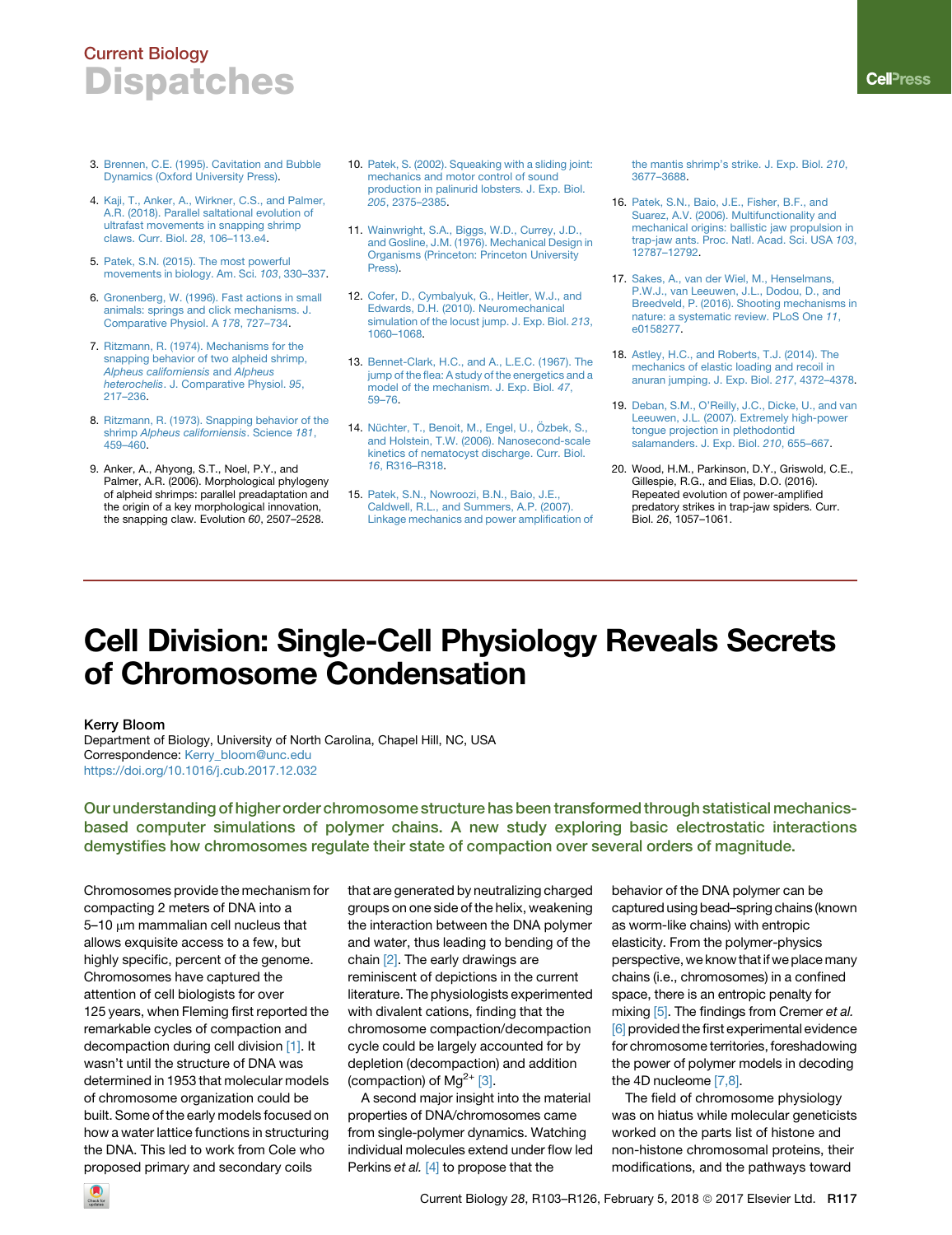### Current Biology **Dispatches**

<span id="page-1-0"></span>Δ



### Figure 1. Chromosome condensation through cross-linking.

(A) Coils of bead–spring polymer (red beads) adopt a random configuration when allowed to reach equilibrium in a thermal bath. (B) The polymer is continually buffeted by water molecules and adopts the thermodynamically favorable conformation of a coil. Condensin (in white) is modeled as a spring between two beads. Simply allowing condensin to link two beads leads to a dramatic condensation reaction within the chain. Images from Josh Lawrimore, UNC-Chapel Hill.

chromatin assembly and remodeling. At this junction, we can turn our attention back to the higher order organization of the chromosome.

A refreshing look at the regulation of chromosome structure has been taken in Maeshima *et al.* [\[9\]](#page-2-7), published in this issue of *Current Biology*. In this study, the authors develop a FRET-based indicator for  $Mg^{2+}$ , MARIO (magnesium ratiometric indicator for optical imaging), to examine free  $Mg^{2+}$  levels in live cells. Free  $Mg^{2+}$ increases as cells transit into prometaphase and remain high until the end of anaphase as cells enter the next cell cycle. Interestingly, a major chelator of  $Mg^{2+}$  is ATP, which is known to modulate chromosome condensation [\[10\].](#page-2-8) Using another FRET-based probe, ATeam (adenosine 5'-triphosphate indicator based on epsilon subunit for analytical measurements) [\[11\]](#page-2-9), Maeshima found that ATP levels drop in metaphase, inverse to the behavior of  $Mg^{2+}$ . The authors estimate that the massive phosphorylation of lamin during nuclear envelope breakdown and histone H1 and H3 during mitosis cumulatively account for 11 x  $10^8$  sites. To put this in context, rough estimates based on the premise that you consume your own body weight in ATP every day and that there are  $\sim$ 10 $^{13}$ cells in the human body, we burn  $\sim$ 70 x 10<sup>6</sup> ATPs per cell per second. It is not unreasonable to propose that phosphorylation on the order of 10<sup>9</sup> sites over a short time frame would at least put a dent in the free pool of ATP. Thus, through

ATP depletion and release of free  $Mg^{2+}$ , there are two basic chemical changes that will promote chromosome condensation from first principles.

The intrigue in the Maeshima *et al.* [\[9\]](#page-2-7) study is how far basic electrostatic interactions and thermodynamics might take us into understanding the inner workings of the chromosome. Techniques such as 3C and Hi-C that enable mapping of intra- and inter-chromosomal contact sites genome-wide [\[12,13\]](#page-2-10) have propelled simple bead–spring polymer models of the DNA to the forefront of the field [\(Figure 1](#page-1-0)). A remarkable degree of fine structure can be gleaned from mapping contact sites as a function of chain dynamics being bombarded by water [\[14\].](#page-2-11) However, the fine structure from such Brownian motion analysis is in constant flux, and unlike the situation in living cells, changes with every successive time step. To package the chromosome into the confined nucleus and build substructure that defines cell identity, critical protein components together with polymer chain dynamics are required to transform random interactions into shapes and fine structures that can be propagated over cell cycle and developmental time. The degree of linear compaction is on the order of 10,000X (2 meters DNA/46 chromosomes in diploid = 43 mm average chromosome 1 x 1 x 5 micron: 43 mm/5  $\mu$ m  $\sim$ 10,000). We can make a similar calculation in terms of chromosome volume. The volume

of a random polymer coil can be estimated from the radius of gyration  $(Rg = (\sqrt{N} \times a)/\sqrt{6})$  [\[15\].](#page-2-12) A polymer is defined by its contour length (Lc) and length scale over which the polymer is on average stiff, or more precisely the length scale over which vectors tangential to either end of the polymer are correlated (persistence length Lp, for DNA = 50 nm). *a* is the Kuhn length 2 X Lp = 100 nm, and for the genome, N is the number of *a* monomers (Lc/*a* in bp) =  $2 \times 10^7$ . Rg for the diploid mammalian genome =  $180 \mu m$ . The volume of a random coil with no other constraints = 23 x 10 $^6$   $\mu$ m $^3$ . Packing this into a  ${\sim}5$   $\mu$ m nucleus (volume = 65  $\mu$ m<sup>3</sup>) requires about 350,000X compaction!

The SMC (structural maintenance of chromosomes) proteins are major contributors to chromosome organization [\[16\]](#page-2-13). The SMC proteins are characterized by intertwined coiled-coil domains that have hinges at both ends, enabling them to embrace a DNA strand dynamically. They come in different forms, known as cohesin (SMC1,3), condensin (SMC2,4) and SMC5,6 in budding yeast and participate in sister chromatid cohesion, chromosome condensation, DNA repair, among others. Continuing the theme of deriving function from basic chemical and thermodynamic principles, we can consider the role of the ring complexes with the elastic properties of long-chain polymers. The fact that a subset of intra- and inter-chromosomal contacts are propagated in time reveals there are specific linkages maintained by SMC or other protein complexes. These linkages can be in the form of cross-links between two strands, or in the case of ring complexes, can be slip linkages. A slip link is a molecular pulley in which two polymer strands (DNA) can slip with respect to each other as they slide through the pulley. Sliplink pulleys have received a great deal of attention in the materials sciences due to unique properties they confer to the network [\[17,18\].](#page-2-14) To make a slip-link gel, one threads the polymer (in this case a high molecular weight polyethylene glycol) through a ring-shaped molecule (a-cyclodextrin) to form a polyrotaxane gel. The cross-links are freely movable in the polymer network. The feature of polyrotaxane germane to chromosomes is their ability to change volume 400X while preserving their morphology. This mimics the behavior of chromosomes as they